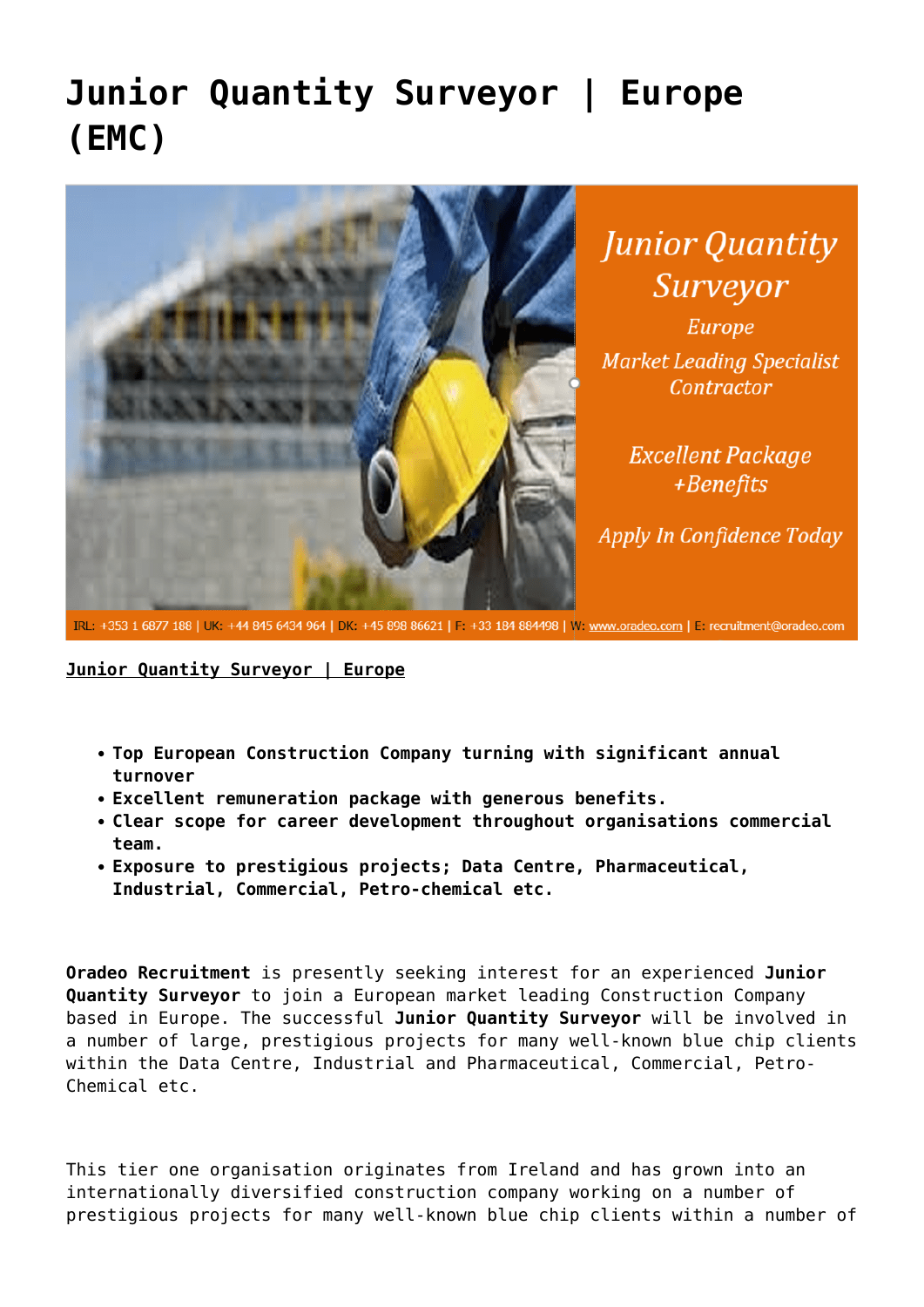key sectors including; Advanced Technology Facilities, Life Science & Chemicals, High Tech Infrastructure and Cleanroom Technologies & Controlled Environments.

## **Senior Quantity Surveyor Responsibilities:**

- Reviewing of contracts and ensuring compliance.
- Procurement operational procurement activity and contract support, in conjunction with the Procurement Department.
- Managing and forecasting the cash flow of a series of projects and the business
- Reviewing and commercial management of all projects, to ensure accurate and reliable reporting
- Identify, analyse and report on trends within the business & projects
- Provide data and analysis of issues & risks as required by management
- Improve and implement best practice commercial processes and accurate budgeting
- Ensure compliance with Contract Programme /Schedule and provide weekly reports to construction team on planned versus actual progress
- Review all incoming correspondence from employers, design team and /or subcontractors, to identify contractually critical items and to initiate replies
- Ensure reporting is in line with group policies & highlight exceptions to management
- You will manage a team of quantity surveyors to ensure all commercial aspects of the business are managed effectively
- You will be responsible for cost controlling costs on all projects and ensuring budgets are achieved.
- Proactive engagement with the project managers on all live projects, to ensure the business goals are achieved and the commercial interest of the company are protected
- Monitoring projects through design stage and working with the design team to ensure project deliverables are achieved and project risks are minimised
- Issuing tender queries and preparation of tender reports and letting of sub-contract packages
- Preparing progress applications and cost reports, and monthly management accounts for each project.
- Vetting all main contracts and negotiations of the commercial risks with perspective clients
- General participation in management issues of the company

## **Necessary Requirements:**

- $3<sup>rd</sup>$  level Qualification in Quantity Surveying/Construction Economics.
- Minimum of 3+ years' experience working on building projects with a